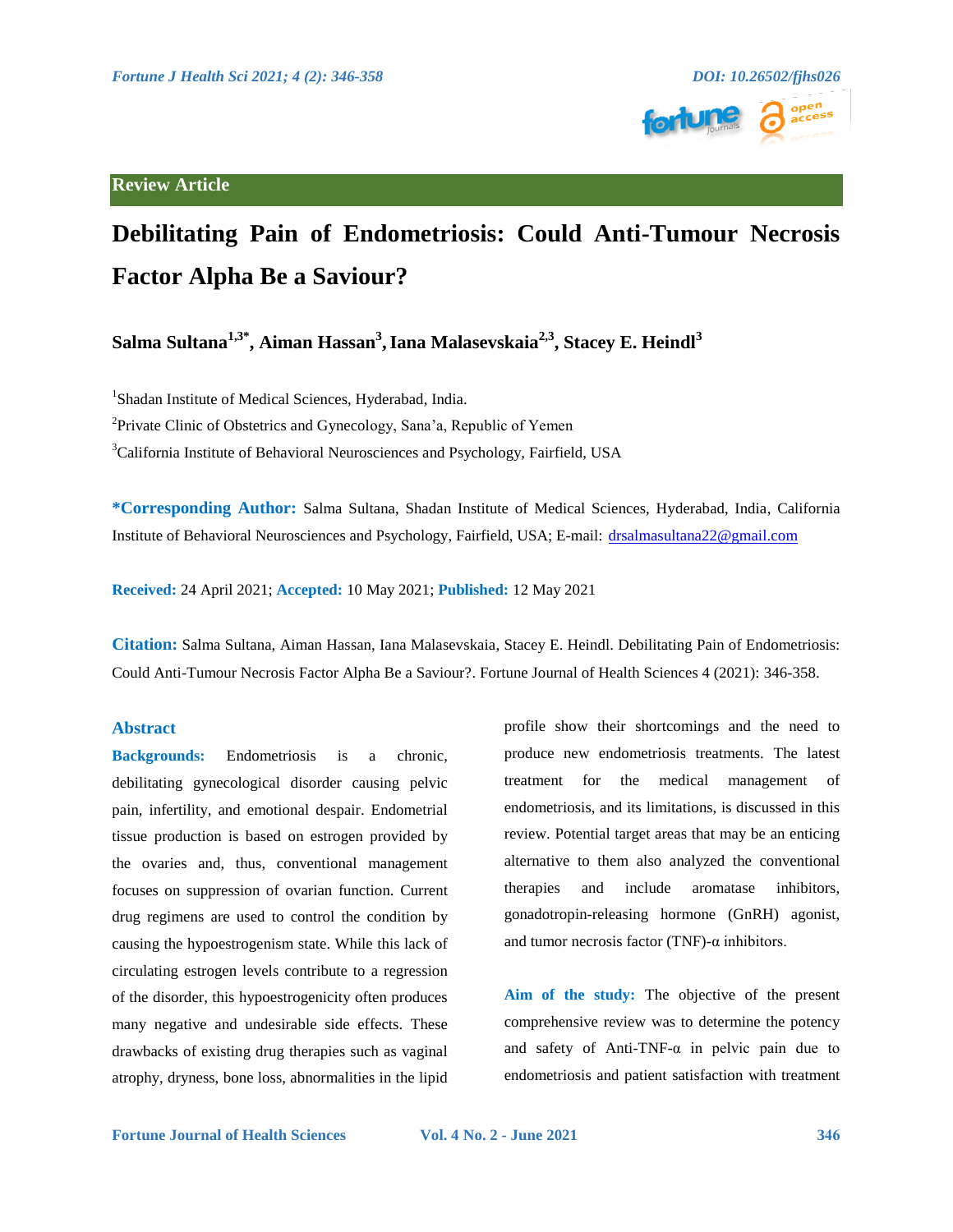in women with symptomatic recurrent endometriosis. The aim was to identify reports of studies including patients with endometriosis undergoing advanced non-hormonal, hormonal, surgical treatment, and evaluation of the effect of treatment on pain, recurrence, and spread of the endometriosis in premenopausal women.

**Methods:** Medline, PubMed, and Cochrane systemic review databases were searched using keywords: endometriosis, pelvic pain, dysmenorrhea, GnRH, Anti-TNF α, infliximab. A MeSH search through PubMed was conducted using combinations of keywords like endometriosis, advanced medical treatment, combined oral contraceptives, progestins, GnRH agonists, TNF α, TNF α-blocker, infliximab, and etanercept. Besides, the "similar articles" feature in PubMed was used to scan for other papers. To extract more information, we searched google scholar, PMC, Embase to identify all studies, trials, reviews reporting treatment responses to various therapies for endometriosis and pelvic pain. All the studies conducted on the treatment of endometriosis from NSAIDs to surgical interventions have been considered for this review. All related publications have been manually searched, and no grey literature was included.

**Limitations:** Our data was primarily obtained from articles with free full access and written in English only; thus, relevant articles of closed access and written in other languages may have been skipped. This review article is a traditional review and does not follow the Standard Preferred Reporting Items for Systematic Reviews and Meta-Analyses (PRISMA) guidelines for systematic reviews.

**Keywords:** Endometriosis; Pelvic pain; Dysmenorrhea; GnRH; Anti-TNF α; Infliximab

## **Introduction & Background**

Endometriosis is a debilitating, inflammatory disease in which endometrial glands or stroma are present outside the uterus, and it is found in women of reproductive age group [1]. Commonly affected areas are the peritoneum and pelvic organs, and sometimes other organs of the body such as the lungs are infrequently affected [1]. The symptoms that can be found in endometriosis based on clinical experience are dysmenorrhea, chronic pelvic pain, infertility, perimenstrual symptoms (e.g., bowel or bladder associated) with or without heavy bleeding, and dyspareunia [1]. The mechanism behind the endometriosis-related pelvic pain is not yet substantiated. Although extensive research has been performed to move forward our understanding of endometriosis, its natural history remains dubious, with an inconclusive etiology, eccentric clinical introduction, hard determination, and ineffectively standardized treatment. Approximately 80% of teenage girls with chronic pelvic pain who does not respond to traditional medical treatment have endometriosis [2,3]. In Figure 1, are summarized the signs and symptoms encountered in patients suffering of endometriosis.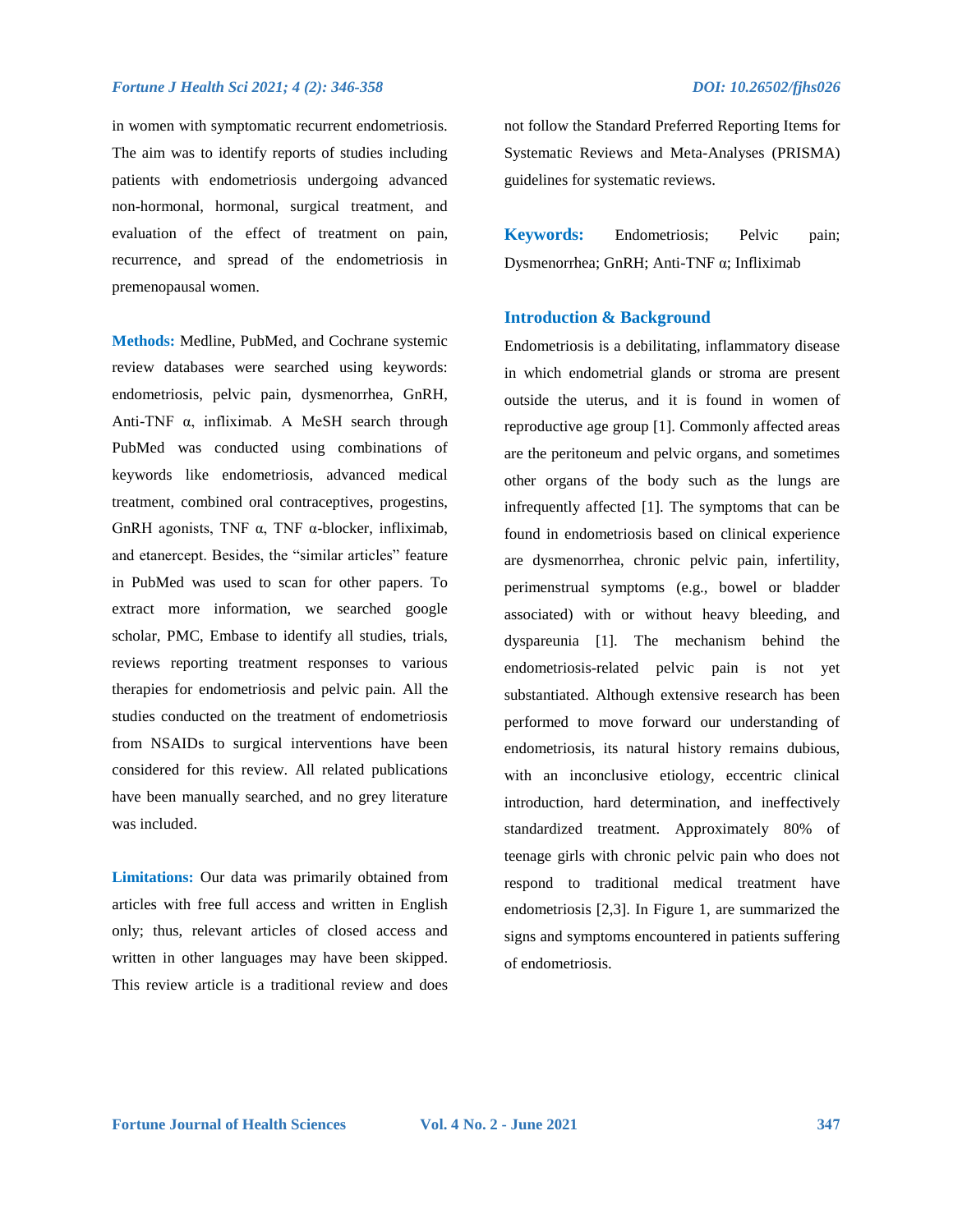

**Figure 1:** Signs and symptoms encountered in patients with endometriosis.

The diagnosis of endometriosis based on signs alone can be hard since the presentation is so complex and there is significant overlap with other disorders such as pelvic inflammatory disorder and irritable bowel syndrome. As a result, there is a period of delay between the onset of symptoms and diagnosis [1]. However, there is no agreement in the field that adjuvant medical care is appropriate for all adolescent patients or that long-term conditions such as recurrence, infertility, or chronic pain can be prevented [3,4]. The diagnosis of endometriosis can be made if acutely infiltrating nodules are found in the pouch of Douglas, or on the uterosacral

ligaments, and if there are obvious lesions in the cervix or vagina. however, laparoscopy remains the gold standard investigation for the diagnosis of endometriosis [1].

Approximately 30 to 50% of women who have endometriosis is infertile and 25 to 50% of infertile women have endometriosis [5]. Until now, it has not been clear whether a medical approach is less expensive than a surgical approach in patients with endometriosis [5].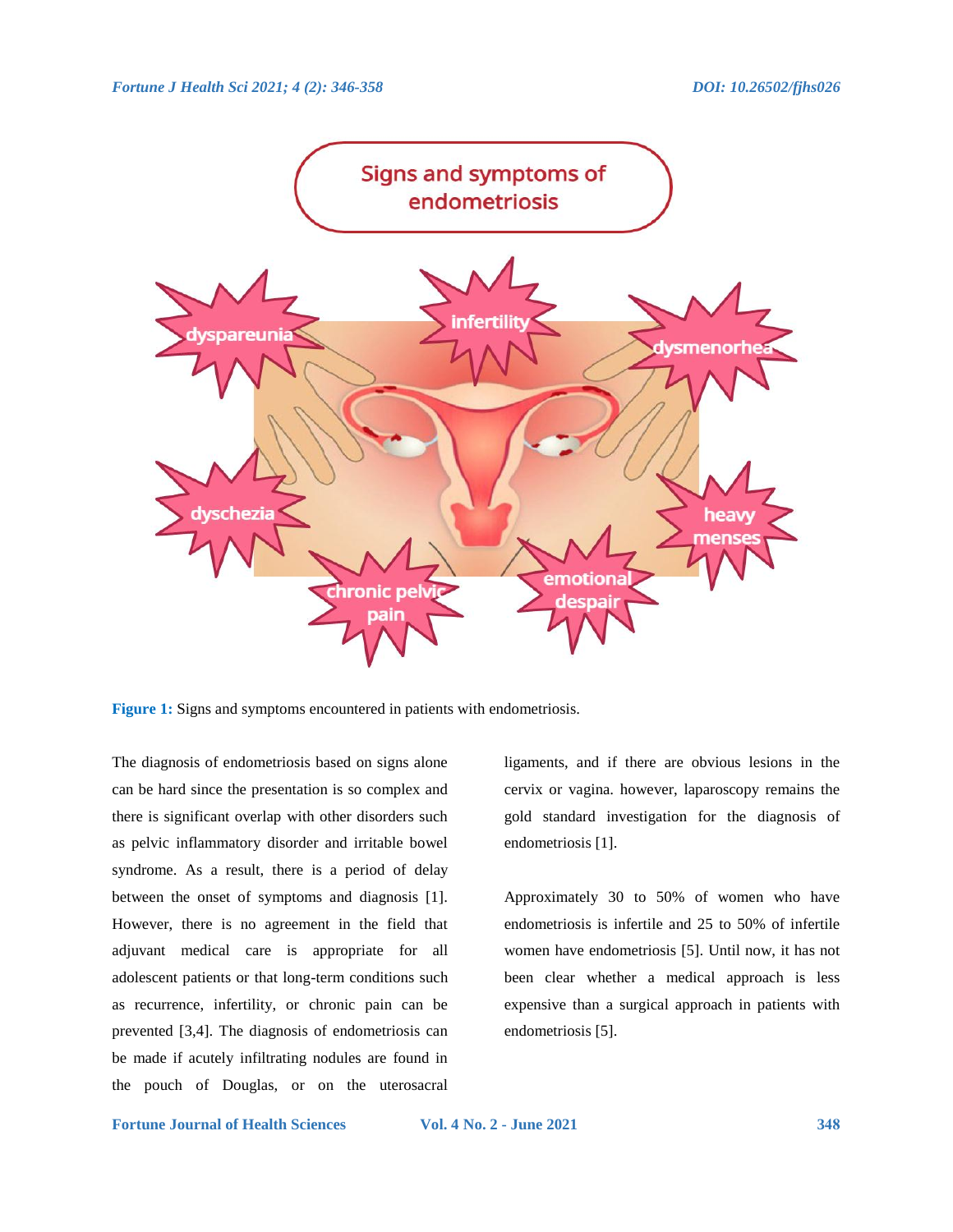### **Treatment strategies**

Unfortunately, all existing therapies for endometriosis (hormonal, non-hormonal) inhibit ovulation. In addition, severe side effects and potential long-term osteoporosis is associated with certain medical treatment types, such as gonadotropin-releasing hormone (GnRH) agonists [6,7]. Besides, recurrence of pain is common after the cessation of GnRH-agonist treatment. Data showed that the median pain recurrence period for patients treated with GnRH agonists was 5.2 months, and for patients treated with danazol was 6.1 months [7,8]. As shown in the Table 1, current medication used to cure endometriosis are combined oral contraceptives (COCs), gonadotroph releasing hormone agonists (GnRH agonists), nonsteroidal anti-inflammatory drugs (NSAIDs), aromatase inhibitors and tumour necrosis alpha factor inhibitors (TNF-alpha).

|              | MEDICAL THERAPY OF ENDOMETRIOSIS           |
|--------------|--------------------------------------------|
| $\mathbf{I}$ | <b>Combined Oral Contraceptives (COCs)</b> |
| 2.           | <b>NSAIDs</b>                              |
| 3.           | <b>GnRH</b> agonists                       |
| 4.           | <i><b>Aromatase inhibitors</b></i>         |
| 5.           | $TNF-a$ inhibitors                         |

**Table 1:** Medication used for the treatment of endometriosis.

NSAIDs- nonsteroidal anti-inflammatory drugs, (TNF-α) inhibitors - Tumour necrosis factor-alpha Inhibitors, GnRH agonists- gonadotropin-releasing hormone agonist.

The treatment of endometriosis is aimed to control pain, maintain fertility, prevent a recurrence of disease, reduce operational intervention and improve the quality of life. Estrogen is the most potent stimulus of inflammation and survival in ectopic and eutopic endometrial tissues [9,10]. Because of this reason, treatment of endometriosis is more directed towards the suppression of estrogen production and ovulation [9]. The purpose of hormone therapy is to induce amenorrhea, thus producing a moderately hypoestrogenic state that prevents the progression of the disease and inhibits the inflammatory mechanism [10,11].

Conventionally, ovulatory processes associated with retrograde menstruation and estrogen release have been inhibited at the hypothalamus/pituitary stage by GnRH agonists, aromatase inhibitors, progestins, oral contraceptives, Cytokines [10,12]. Hormonal treatment of endometriosis which relies on suppression of estrogen includes gonadotropinreleasing hormone (GnRH) agonists, progesteroneonly contraceptives, combined oral contraceptives,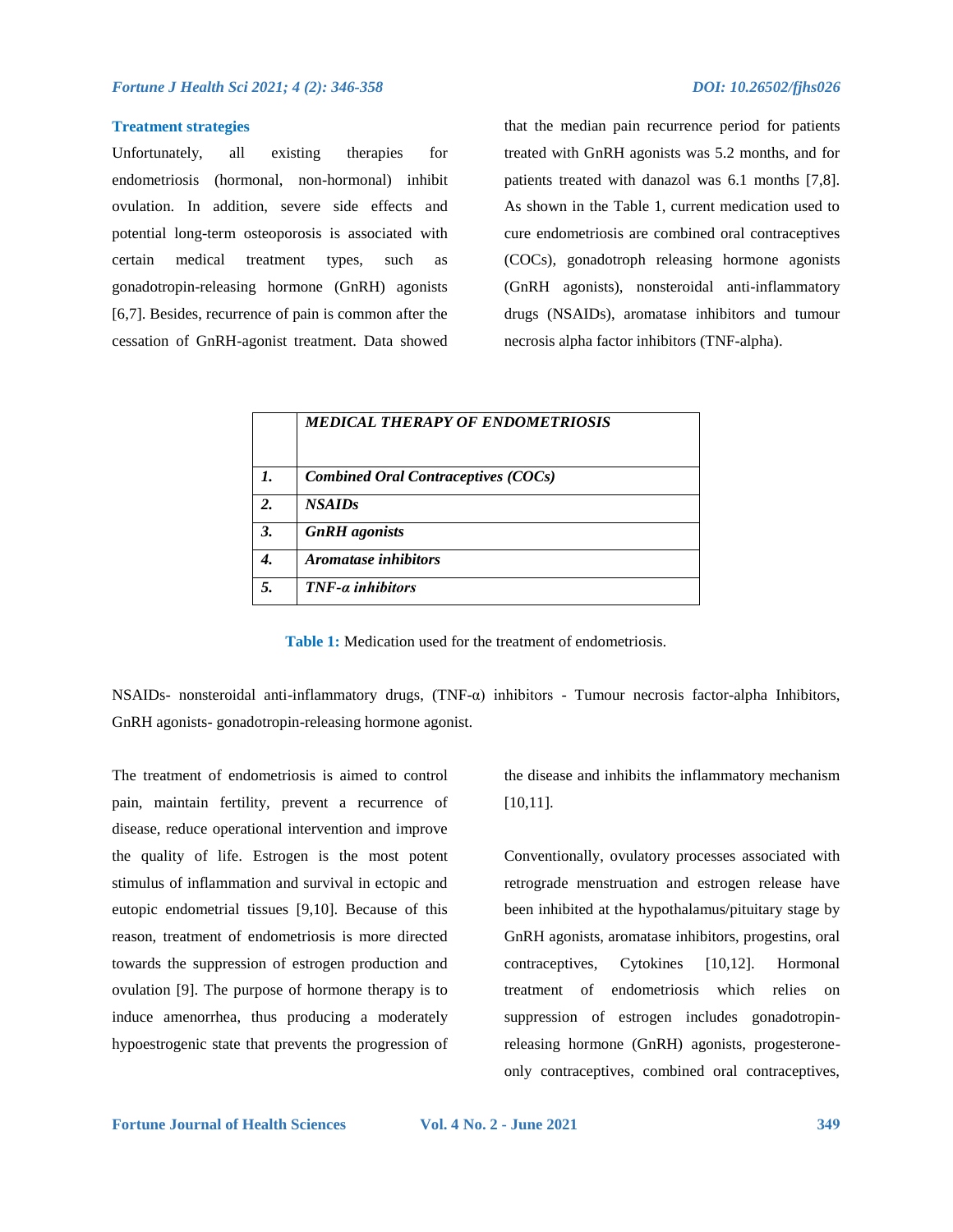gonadotropin-releasing hormone (GnRH) agonists, aromatase inhibitors, and danazol [10,13]. Nonsteroidal anti-inflammatory drugs (NSAIDs) are the most widely used first-line agents in the treatment of endometriosis-related pain. It works by inhibiting the enzyme COX, which is vital for the production of inflammatory mediators like cytokines, prostaglandins, and interleukins [13]. While both COX1 and COX2 receptors are present, studies have shown that COX 2 receptors are more abundant in ectopic endometrial tissues [13].

Long-term use of a selective COX2 inhibitor with fewer side effects decreases chronic pelvic pain, but the increased cardiovascular risk has restricted its use [10]. Despite the insufficient evidence about the efficacy of NSAIDs (naproxen, ibuprofen,) in the treatment of endometriosis-associated pain, the most common first-line drug in patients with pelvic pain is NSAIDs [13]. The suppression of the ovary along with the suppression of disease activity provides a basis for the use of hormonal contraception in endometriosis [13]. Progesterone alone or the combination of estrogen and progesterone contribute to decidualization of the endometriotic tissue and should slow the progression of the endometriosis [13]. In contrast to cyclical administration, continuous therapy with combined hormonal contraceptives (COC) have been found to have improved pain management [14].

Advantages of COC include a reasonable cost of treatment (compared to other hormonal drugs), the potential to lower the risk of ovarian, and endometrial cancer, can be administered on a long-term basis, and a contraception advantage [14,15]. GnRH agonists,

synthetic peptide analogs of GnRH, are efficacious in the treatment of symptomatic endometriosis, and a reduction in the size of some eutopic or ectopic endometrial lesions [16]. Successful use of GnRH agonists depends on the certainty that it contributes to significant hypoestrogenism by inhibiting the synthesis of ovarian estrogen [13]. They are a better choice for women who haven't had success with COC or who cannot take COC because of their medical history [13]. Because of certain side effects like vaginal atrophy and dryness, bone loss, hot flashes, and abnormalities in lipid profile, GnRH agonists continuous use is limited to only up to six months [13]. Based on their composition GnRH agonists (nafarelin, buserelin, gonadorelin, leuprorelin, goserelin, triptorelin,) can be administered subcutaneously, intranasally, or intramuscularly [16].

In recent years, aromatase inhibitors (AIs), a novel class of drugs, have been recognized as a promising agent in the management of endometriosis. The primary sources of aromatase, an enzyme, are adipose cells in postmenopausal women and ovarian granulosa cells in premenopausal women [17]. AIs stop the production of estrogen in both the periphery and the ovaries and eliminates all estrogen production [10,13]. In postmenopausal women with endometriosis, the drug of choice is AIs such as letrozole or anastrozole [10]. Since AIs alone can cause ovarian folliculogenesis in premenopausal women, they're usually paired with a GnRH agonist or COC [10]. AIs have been shown to increase the quality of life and reduce pelvic pain in patients with endometriosis when used with oral contraceptives [17]. Ovarian follicular cysts and an increased risk of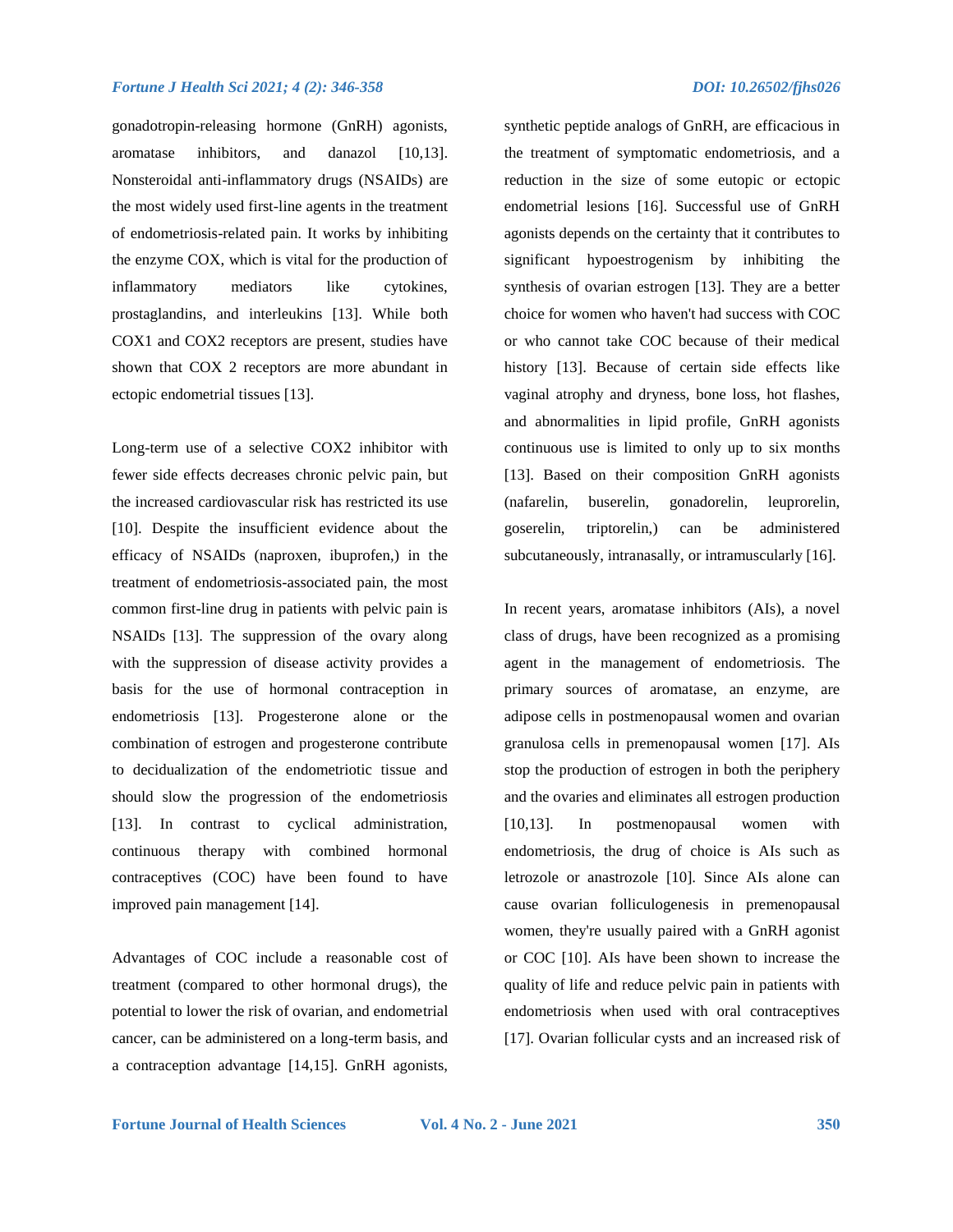bone fractures and osteoporosis are among the side effects of AIs [13,17].

Treatment of endometriosis must be adjusted, taking into consideration the clinical condition of the patient in its entirety and its effect on the quality of life [1]. As expected, newer forms of endometriosis treatment have been suggested for therapies that interfere with a tumor necrosis factor-alpha (TNF- $\alpha$ ) activity, such as chimeric Anti-TNF-α monoclonal antibody, infliximab, or TNF- $\alpha$  immunoglobulin fusion protein, etanercept. Recent studies have shown that the extent of spontaneous active endometriosis in baboons is reduced effectively by etanercept [7,18]. TNF- $\alpha$  is an inflammatory cytokine that plays a vital role in immune response initiation and regulation. It triggers inflammatory leukocytes and stimulates macrophages to produce interleukins, such as interleukin (IL) -1, IL-6, and TNF-derivatives [19]. It is produced to a great extent by macrophages and conjointly by several other cell types including lymphoid cells, pole cells, endothelial cells, fibroblasts, and nerve cells [20]. The peritoneal fluid in endometriosis patients are higher in TNF-α concentration than women with no endometriosis, and in active endometriosis, their concentrations were greater than in inactive endometriosis. With the highest concentrations being found in women with severe endometriosis [21]. In baboons with laparoscopically confirmed endometriosis, TNF-α blockade of p55 soluble  $TNF-\alpha$  receptors results in inhibition of the production and growth of endometriotic implants [22,23].

As no clinical trials have been published on TNF- $\alpha$ blocker's efficacy in human endometriosis, we

reviewed the impact of Anti-TNF-α like infliximab and etanercept on pain in women with endometriosis at a dosage showed to be active in IBD and rheumatoid arthritis [23].

#### **Review**

### **Pathophysiology:**

Inflammation, fibrosis, and the development of adhesions and ovarian cysts are the major pathological processes involved in endometriosis [24]. However, 90 percent of women have retrograde menstruation, while just 10%-20% of women have endometriosis [24]. While extensive research has been conducted to enhance our understanding of endometriosis, this disease's etiology and pathogenesis is not clear. Animal models with endometriosis are helpful for the understanding of disease pathogenesis and the effectiveness of treatment strategies. The Olive Baboon (Papio Anubis) is the best specimen for the study of the pathogenesis of endometriosis [25,26]. Baboons develop endometriosis spontaneously when induced, and their menstrual cycle is identical to that of humans [25,27]. The baboon model enables us to analyze the development of the early phase of the disease and gain insights into how therapeutic interventions (such as lesion excision) can affect the immune response and modulate the progression of the disease. To develop more effective early intervention techniques, it is important to first consider the initial responses [25]. Sampson's hypothesis that endometrial tissue cells infiltrate the peritoneal cavity along the fallopian tubes by retrograde menstruation is broadly accepted [28]. The major factors in the pathogenesis of endometriosis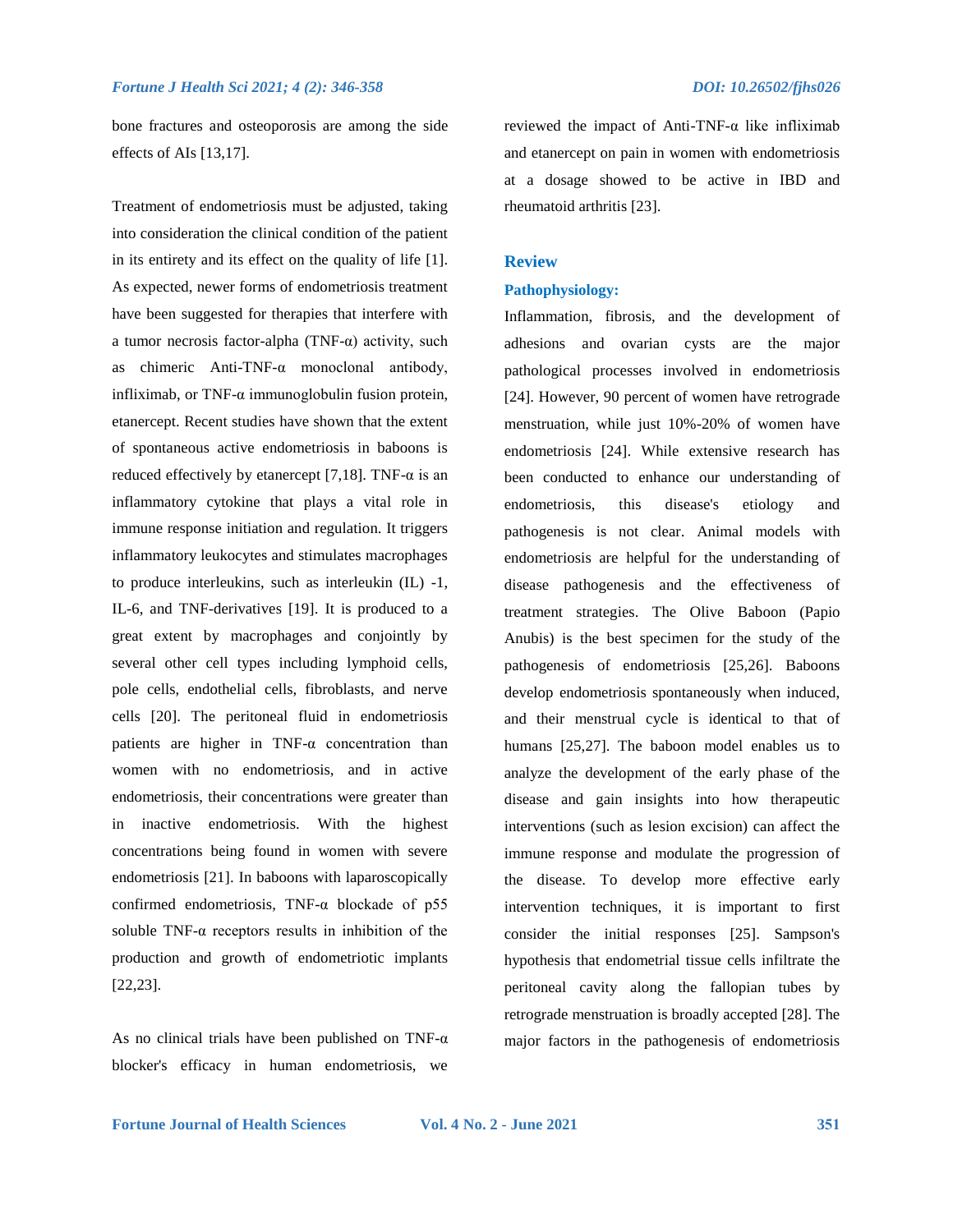are retrograde menstruation, peritoneal adhesion, and outgrowth of endometrial tissue [28,29].

According to this hypothesis, endometrial tissue fragments from an ectopic endometrial lesion and also, from the mucosa lining the uterus may be circulated into the venous circulation during menstruation. Embolic and metastatic endometriosis develops from the implantation of this emboli (endometrial tissue fragments) in adjacent veins [28]. Endometrial tissue that has been released during menstruation may continue to grow if it gets located to sites suitable for its existence [30]. This also explains the existence of endometriosis in different areas outside the pelvis, including the lymph nodes, brain, lung, extremities, and abdominal wall [28,29]. The involvement of endometrial tissue in the uterine vasculature, which has been reported in patients with adenomyosis, has scientifically confirmed this hypothesis [28]. Hasting et al. concluded in their study that, in a baboon induced with endometriosis there is a decreased apoptotic potential, estrogen hyper- responsiveness, progesterone resistance, and an increased angiogenic capacity and failing to respond adequately to embryonic signals leads to the decreased fertility associated with endometriosis [27].

A profound study conducted by Kyama et al. stated that women with endometriosis have more pronounced proteolytic and inflammatory properties in their menstrual endometrium compared to women without endometriosis [31]. The study conducted by Cunningham et al. gives indications of gradual but important structural immune changes in the nonhuman primate model of induced endometriosis.

They have also reported an increased presence of immune cells in the peritoneal cavity and immune cells into Lymph nodes, draining the uterus in animals with induced endometriosis [25]. Endometrial mRNA expressions of IL-8, TNF-alpha, were higher during the menstrual phase relative to the luteal phase in women with endometriosis, while there was no such discrepancy in women with no endometriosis [31]. Only menstrual endometrium with elevated levels of inflammatory cytokines such as IL-8 and TNF-alpha can implant ectopically leading to the development of endometriosis. The amount of IL-8 and TNF-alpha can predict the natural development and severity of endometriosis in the menstrual endometrium [31]. Baboons with induced endometriosis exhibited functional molecular variations in the ectopic lesions and eutopic endometrium that are like those found in women with endometriosis [25,27].

# **Estrogen and Progesterone Receptors in Endometriosis**

Endometriosis exhibits resistance to progesterone whereas dependency on estrogen. The key regulators in endometrial tissue are estrogen and progesterone, which control the expression of hundreds of genes during different phases of the menstrual cycle [32]. Intracellular estrogen production plays an important role in the pathophysiology of endometriosis, especially in postmenopausal females [33]. There are estrogen and progesterone receptors in both endometriotic and endometrial tissues, and they respond to these hormones by remarkably similar histological variations. In endometriosis, however, an attenuated or dysregulated progesterone resistance is reported at the molecular level, and, notably,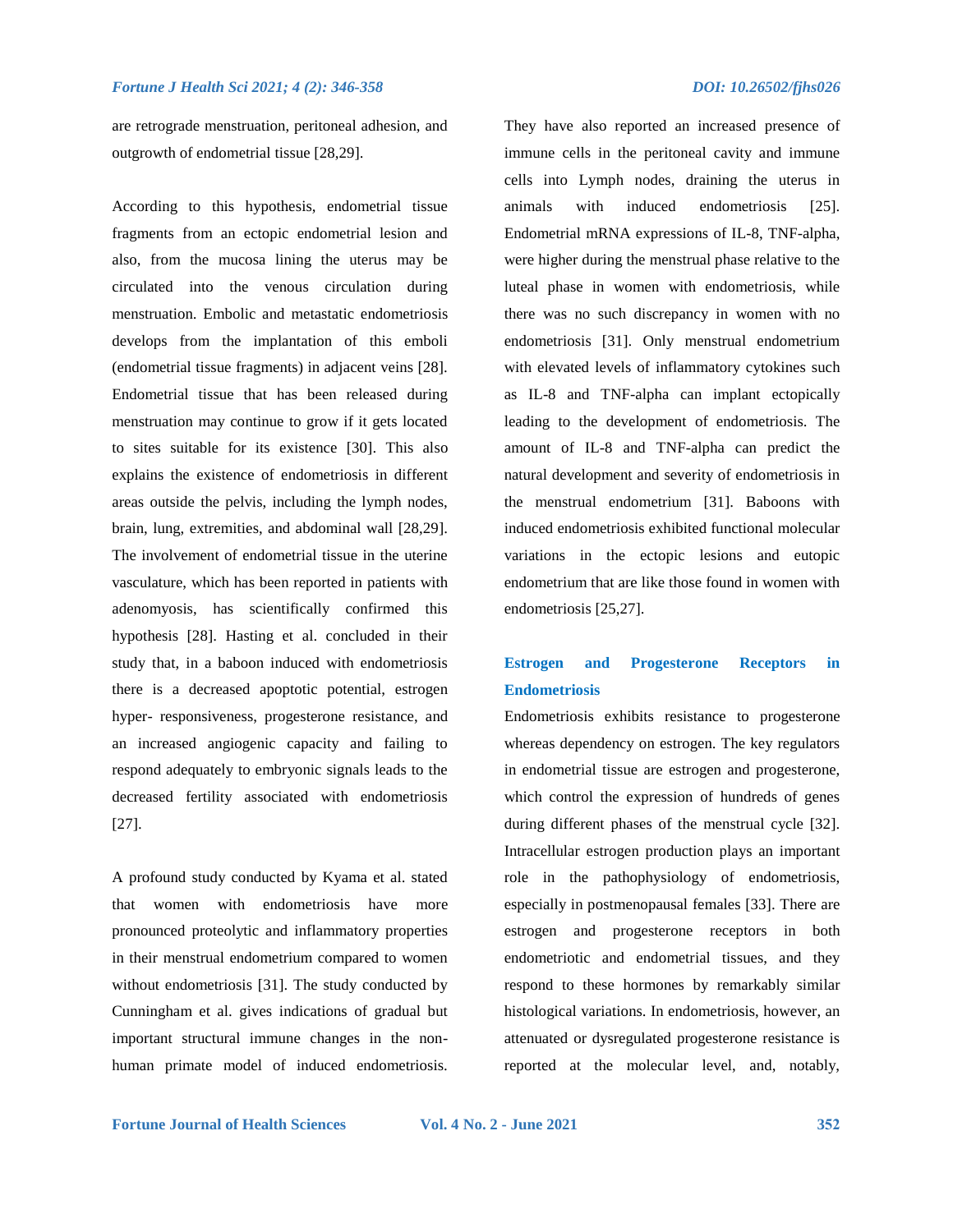progestin-based therapy of endometriosis is variably effective [34,35].

Progesterone resistance is a feature of endometriotic tissue relative to ectopic endometrium, while it has been identified in the ectopic endometrium of affected women compared to controls [36]. The symbiotic counterpart of estrogen overproduction and over-expression is the resistance of progesterone in endometriotic tissue that inhibits the modulation of genes involved in decidualization, control of the cell cycle, and inhibition of estrogen response [37]. In women with endometriosis, the expression of aromatase mRNA is higher in epithelial cells than in stromal cells, independent of the cycle, and higher in endometriosis lesions than in ectopic endometrium [38,39].

#### **Immunology and Endometriosis**

The association between the immune system and endometriosis was discovered almost 15 years ago, with the first description of TNF-alpha in peritoneal fluid in women with endometriosis [40]. Cytokines such as TNF-alpha and IL-8 facilitate the adhesion and proliferation of endometrial cells [31]. During the menstrual phase, the peritoneum is immunologically more active in contrast to the luteal phase and more so the peritoneum of women with endometriosis both in the luteal and menstrual phase varies biologically from that of controls (women without endometriosis) [31]. Kyama et al. also reported that during the menstrual phase there is upregulation of IL-6 and transforming growth factorbeta whereas during the luteal phase there is up to regulation of TNF-alpha in the peritoneum of women with endometriosis when compared to controls [31].

Noble et al. demonstrated p450 transcription of aromatase in the ectopic endometrium of women with endometriosis and conversely, ectopic endometrium in women without endometriosis did not express the transcript of p450 aromatase [41]. In this respect, the most commonly studied cytokines are interleukin-1 (IL-1), IL-6, and TNF- $\alpha$ . Therefore, TNF- $\alpha$  is a sound choice for studies linked to endometriosis growth and progression. Certolizumab pegol (Cimzia), etanercept (Enbrel), adalimumab (Humira), and infliximab are the commercially active Anti-TNF- $\alpha$  drugs (Remicade). In this area, clinical trials and laboratory research are rare to date. D'hooghe et al. have showed that Anti-TNF- $\alpha$  treatment in baboons has decreased the progression of the disease and prevented the development of ndometriotic lesions and related adhesions without inducing the hypoestrogenic symptoms seen with conventional treatments [22].

One analysis showed that etanercept had reduced endometriotic implants. However, while Anti-TNF-α offers the potential to treat the disease, they are at an initial phase of development and have not yet been fully tested in clinical trials. Anti-TNF- $\alpha$  therapies may also have a negative impact on host defense, such as causing infections and malignancies, and necessary measures should therefore be taken [42]. More recently, Falconer et al. found that Anti-TNF mAb c5N decreases the number and location of active endometrial lesions and prevents the normal growth of peritoneal endometriosis seen in baboons [43]. The unique inhibitory effect on subtle red lesions means that in the treated population, not only the size but also development of the endometriotic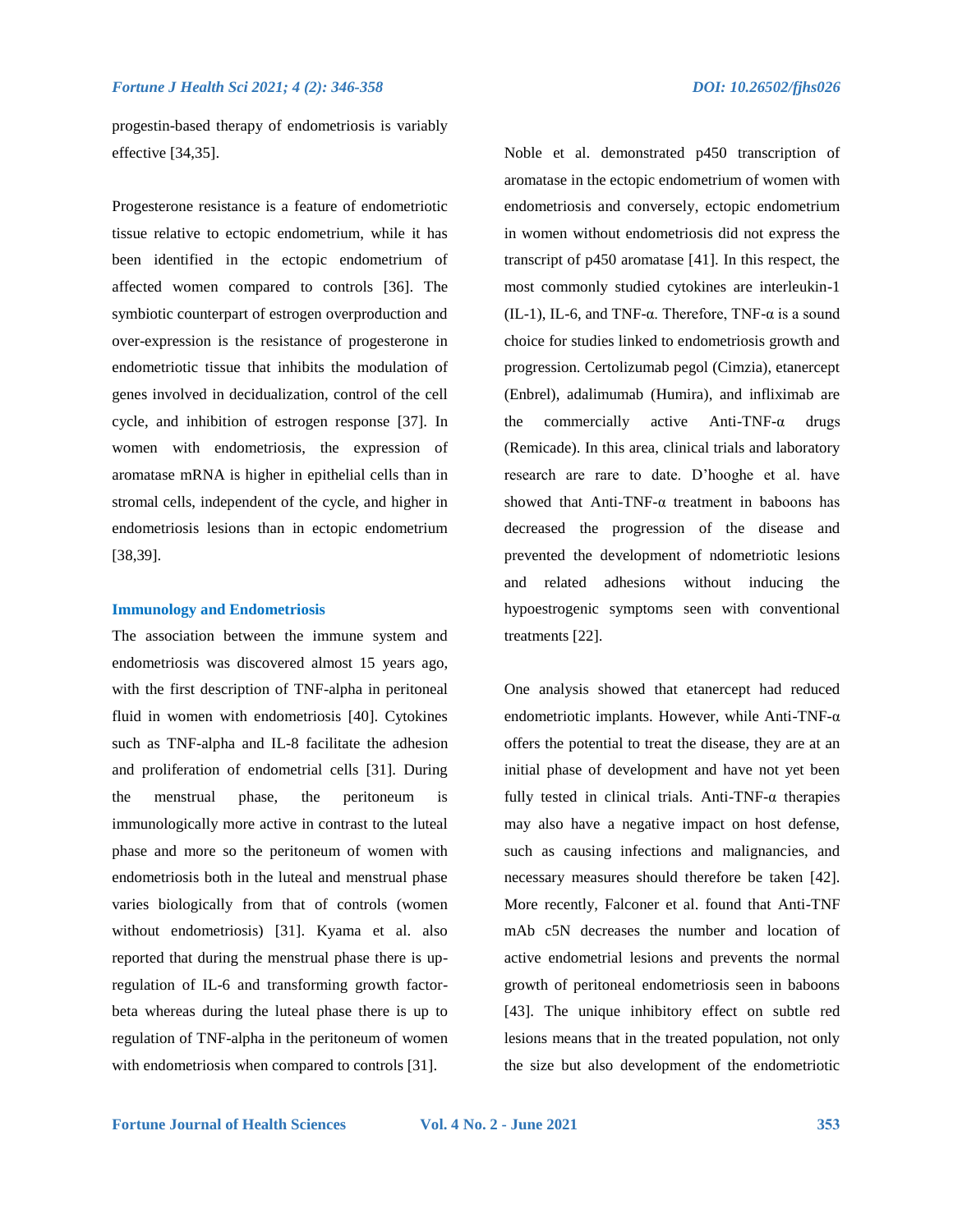lesions is decreased [43]. A study found that endometriosis and peritoneal and serum IL-6 and TNF- $\alpha$  levels of endometrial implants is decreased in size in the etanercept-treated population in rats [44].

Koninckx et al. in their study concluded that there seems to be no major beneficial effect of infliximab on pain associated with deep endometriosis. In twothirds of women, they found an average placebo effect of 25%, which reached over 50%, stressing the need for well-conducted, double-blind, randomized placebo-controlled trials when testing experimental pain therapies. The effectiveness of surgical excision on pain has been confirmed, as has the efficacy of infliximab therapy during the pre-operative phase [23].

One study reports that the efficacy of infliximab did not raise the chances of adverse effects in the shortterm for endometriosis participants [45]. They included one trial involving 21 subjects in the analysis. The findings revealed no evidence of improved pain score or decreased use of pain killers following treatment with infliximab, one of the known Anti-TNF- $\alpha$  medications. While there was no proof of a rise in adverse effects in the infliximab population relative to placebo, no therapeutic advantage of infliximab was reported concerning endometriotic lesions, dysmenorrhea, or pelvic tenderness and It is difficult to draw any conclusions regarding the cost-effectiveness of Anti-TNF-α medications in the treatment of endometriosis-related pelvic pain [45].

#### **Further Research**

Extensive research and studies can be done to explore the efficacy of TNF- $\alpha$  blockers in relation to pain, recurrence, and spread of endometrial tissue. Further studies are required to understand the potential of these drugs, to discover new treatment regimens in the management of endometriosis as it adversely affects the quality of life of a woman and also has a significant economic effect because of delays in diagnosis. The need for continuing care and high recurrence rates we think more experimental studies of Anti-TNF-α could change the management of symptoms related to endometriosis and they are significant as endometriosis is a chronic condition and patients need new and long-term benefits to avoid both worsening of the disease and recurrence of pain that are sustained following termination of treatment. Increased understanding of endometriosis pathophysiology would allow for the creation of new objectives in order to avoid adverse side effects and particularly to target lesions without affecting ovary function.

Currently, there are many therapeutic options available, both hormonal and non- hormonal, to provide symptomatic relief and to monitor disease progression. Most of the above treatment approaches have been fairly successful in managing pelvic pain in women with endometriosis but conversely, their adverse effects and negative effects on fertility restrain their long-term use. These drugs may be used either alone or with surgery in the selected women.

#### **Conclusions**

The primary aim of this review article was to shed light on the correlation of endometriosis and TNF- $\alpha$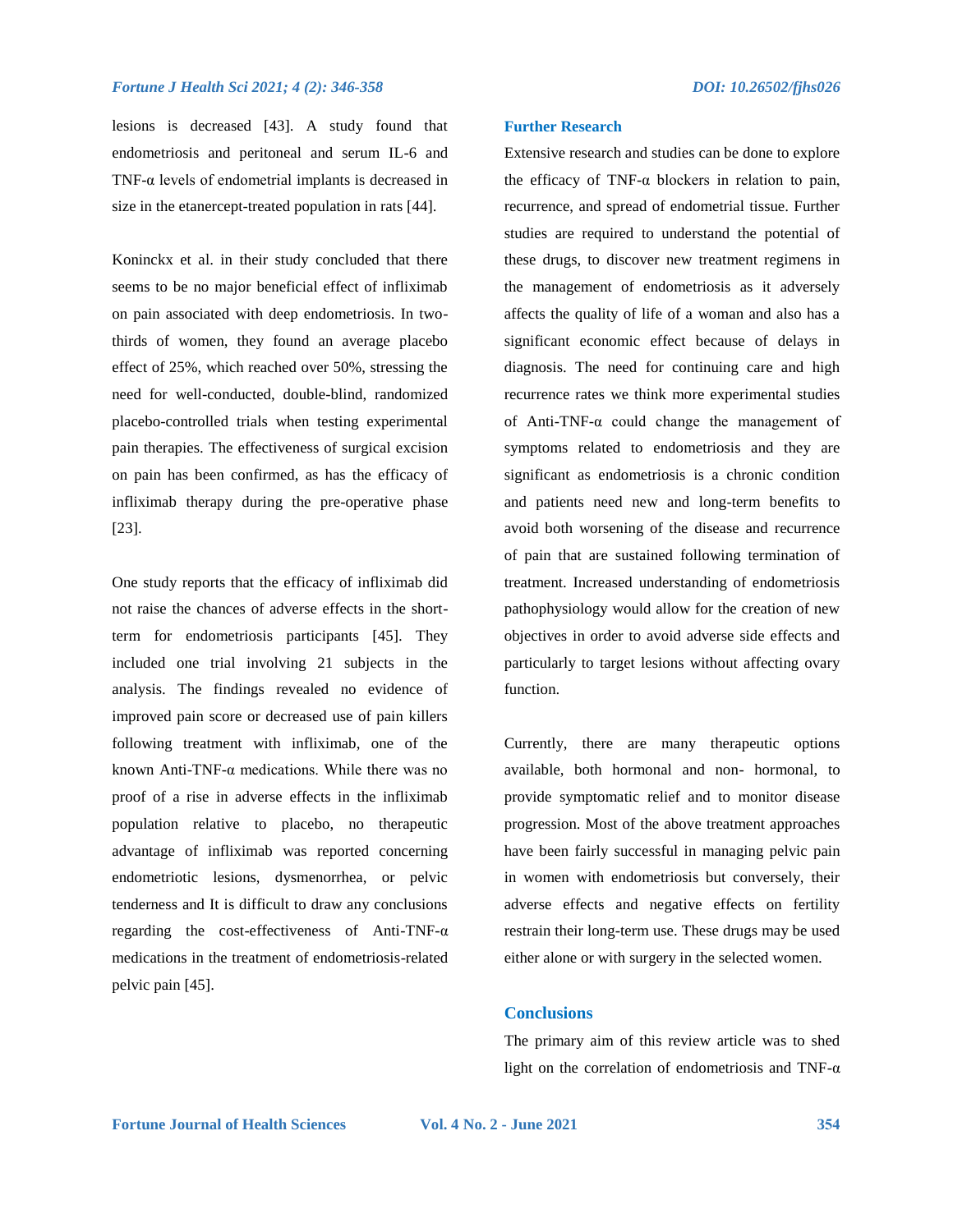#### *Fortune J Health Sci 2021; 4 (2): 346-358 DOI: 10.26502/fjhs026*

receptors and how TNF-α blockers can help in relieving the pelvic pain of endometriosis. The presence of TNF-α receptors in the peritoneum of women with endometriosis has been elicited in this article. The recurrence of pain associated with endometriosis after the termination of treatment is normal, even after the brief follow-up periods recorded in these studies. Many studies have been conducted eliciting TNF-α receptors in the endometriosis patient, however, there is no sound evidence which shows complete cessation of pain or arrest of ectopic endometrial implants.

Treatment with these agents has shown that it reduced the size and number of endometriotic implants in animal models, with decreased inflammatory cytokines. However, there is insufficient evidence to support the use of Anti-TNFα drugs like etanercept in the treatment of pain relief in women with endometriosis. Not much evidence of the clinical benefit of infliximab has been found for endometriosis-induced pelvic pain or no recurrence of endometriosis after cessation of TNF-α blockers. Anti-TNF-α therapy may be a potential nonhormonal therapeutic alternative to treat endometriosis in humans. There is not enough evidence to substantiate the use of Anti-TNF- $\alpha$  drugs in women with endometriosis to ease pelvic pain.

**Conflict of Interest:** The authors have no conflict of interest to declare.

**Funding:** This research did not receive any specific grant from funding agencies in the public, commercial, or not-for-profit sectors.

# **References**

- 1. Kennedy S, Bergqvist A, Chapron C, et al. ESHRE guideline for the diagnosis and treatment of endometriosis. Human Reproduction 20 (2005): 2698-2704.
- 2. Yeung Jr P, Gupta S, Gieg S. Endometriosis in adolescents: a systematic review. Journal of Endometriosis and Pelvic Pain Disorders 9 (2017): 17-29.
- 3. Sieberg CB, Lunde CE, Borsook D. Endometriosis and pain in the adolescentstriking early to limit suffering: A narrative review. Neuroscience & Biobehavioral Reviews 108 (2020): 866-876.
- 4. Tandoi I, Somigliana E, Riparini J, et al. High rate of endometriosis recurrence in young women. Journal of Pediatric and Adolescent Gynecology 24 (2011): 376-379.
- 5. Bulletti C, Coccia ME, Battistoni S, et al. Endometriosis and infertility. Journal of Assisted Reproduction and Genetics 27 (2010): 441-447.
- 6. Olive DL. Medical therapy of endometriosis. Endometriosis in Clinical Practice (2004): 257-283.
- 7. Shakiba K, Bena JF, McGill KM, et al. Surgical treatment of endometriosis: a 7 year follow-up on the requirement for further surgery. Obstetrics & Gynecology 111 (2008): 1285-1292.
- 8. Miller JD, Shaw RW, Casper RF, et al. Historical prospective cohort study of the recurrence of pain after discontinuation of treatment with danazol or a gonadotropinreleasing hormone agonist. Fertility and Sterility 70 (1998): 293-296.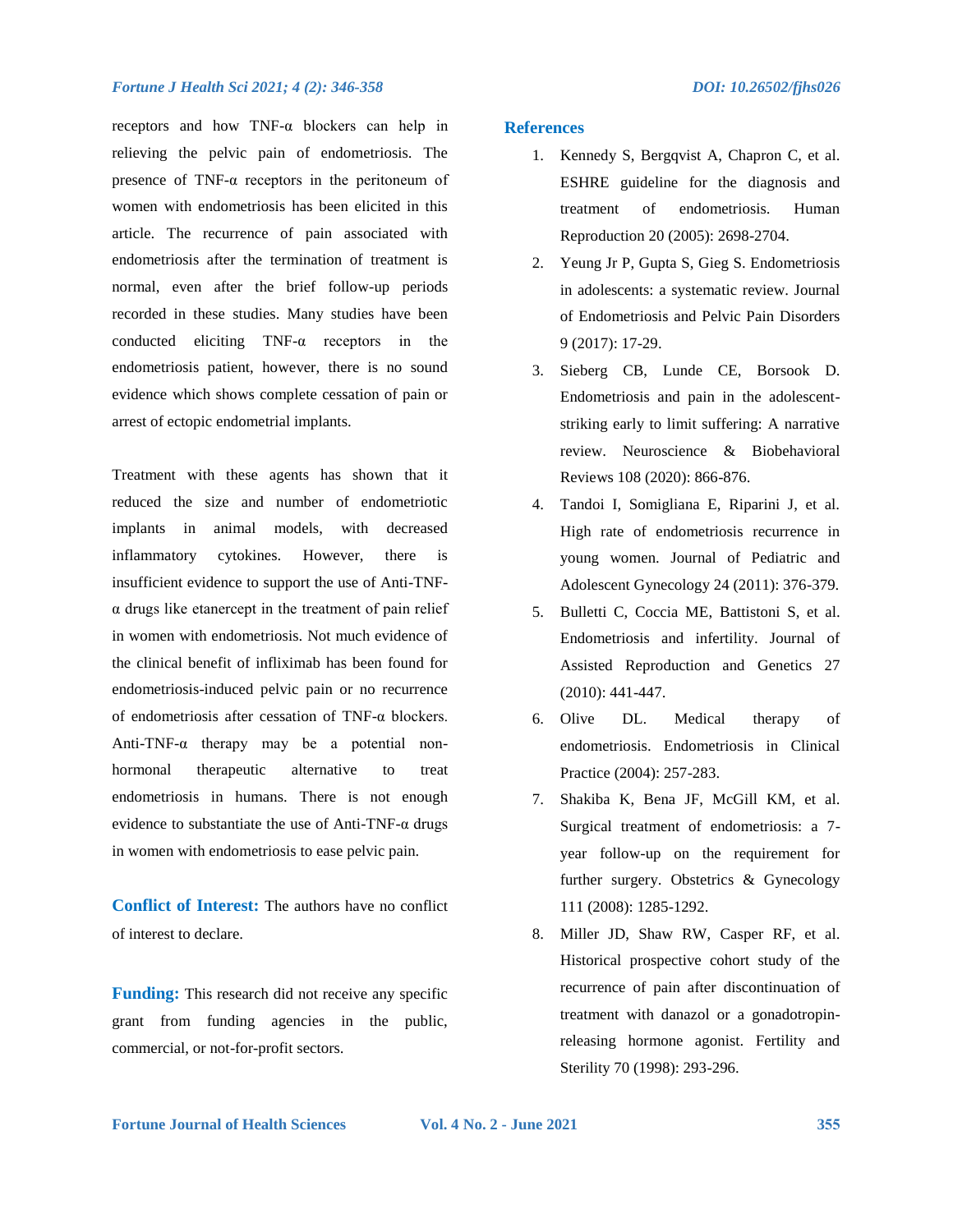#### *Fortune J Health Sci 2021; 4 (2): 346-358 DOI: 10.26502/fjhs026*

- 9. Bedaiwy MA, Allaire C, Yong P, et al. Medical management of endometriosis in patients with chronic pelvic pain. InSeminars in Reproductive Medicine 35 (2017): 038-053.
- 10. Bulun SE, Yilmaz BD, Sison C, et al. Endometriosis. Endocr Rev 40 (2019): 1048.
- 11. Barbieri RL. Hormone treatment of endometriosis: the estrogenthreshold hypothesis. American Journal of Obstetrics and Gynecology 166 (1992): 740-745.
- 12. Bulun SE. Endometriosis. The New England Journal of Medicine 360(2009): 268-279.
- 13. Rafique S, Decherney AH. Medical management of endometriosis. Clinical Obstetrics and Ggynecology 60 (2017): 485.
- 14. Zorbas KA, Economopoulos KP, Vlahos NF. Continuous versus cyclic oral contraceptives for the treatment of endometriosis: a systematic review. Archives of Gynecology and Obstetrics 292 (2015): 37-43.
- 15. Jensen JT, Schlaff W, Gordon K. Use of combined hormonal contraceptives for the treatment of endometriosis-related pain: a systematic review of the evidence. Fertility and Sterility 110 (2018): 137-152.
- 16. Georgiou EX, Melo P, Baker PE, et al. Long‐term GnRH agonist therapy before in vitro fertilisation (IVF) for improving fertility outcomes in women with endometriosis. Cochrane Database of Systematic Reviews (2019).
- 17. Słopień R, Męczekalski B. Aromatase inhibitors in the treatment of endometriosis.

Przeglad Enopauzalny= Menopause Review 15 (2016): 43.

- 18. Barrier BF, Bates GW, Leland MM, et al. Efficacy of anti-tumor necrosis factor therapy in the treatment of spontaneous endometriosis in baboons. Fertility and Sterility 81 (2004): 775-779.
- 19. Lee MK, Park AJ, Kim DH. Tumor necrosis factor-alpha and interleukin-6 promoter gene polymorphisms are not associated with an increased risk of endometriosis. Fertil Steril 77 (2002): 1304-1305.
- 20. Zito G, Luppi S, Giolo E, et al. Medical treatments for endometriosis-associated pelvic pain. Biomed Research International 2014 (2014): 191967.
- 21. Küpker W, Felberbaum R, Bauer O, et al. Significance of tumor necrosis factor alpha (TNF-alpha) in endometriosis. Geburtshilfe und Frauenheilkunde 56 (1996): 239-242.
- 22. D'Hooghe TM, Nugent NP, Cuneo S, et al. Recombinant human TNFRSF1A (r-hTBP1) inhibits the development of endometriosis in baboons: a prospective, randomized, placebo-and drug-controlled study. Biology of Reproduction 74 (2006): 131-136.
- 23. Koninckx PR, Craessaerts M, Timmerman D, et al. Anti-TNF-α treatment for deep endometriosis-associated pain: a randomized placebo-controlled trial. Human Reproduction 23 (2008): 2017-2023.
- 24. Montgomery GW, Nyholt DR, Zhao ZZ, et al. The search for genes contributing to endometriosis risk. Human Reproduction Update 14 (2008): 447-457.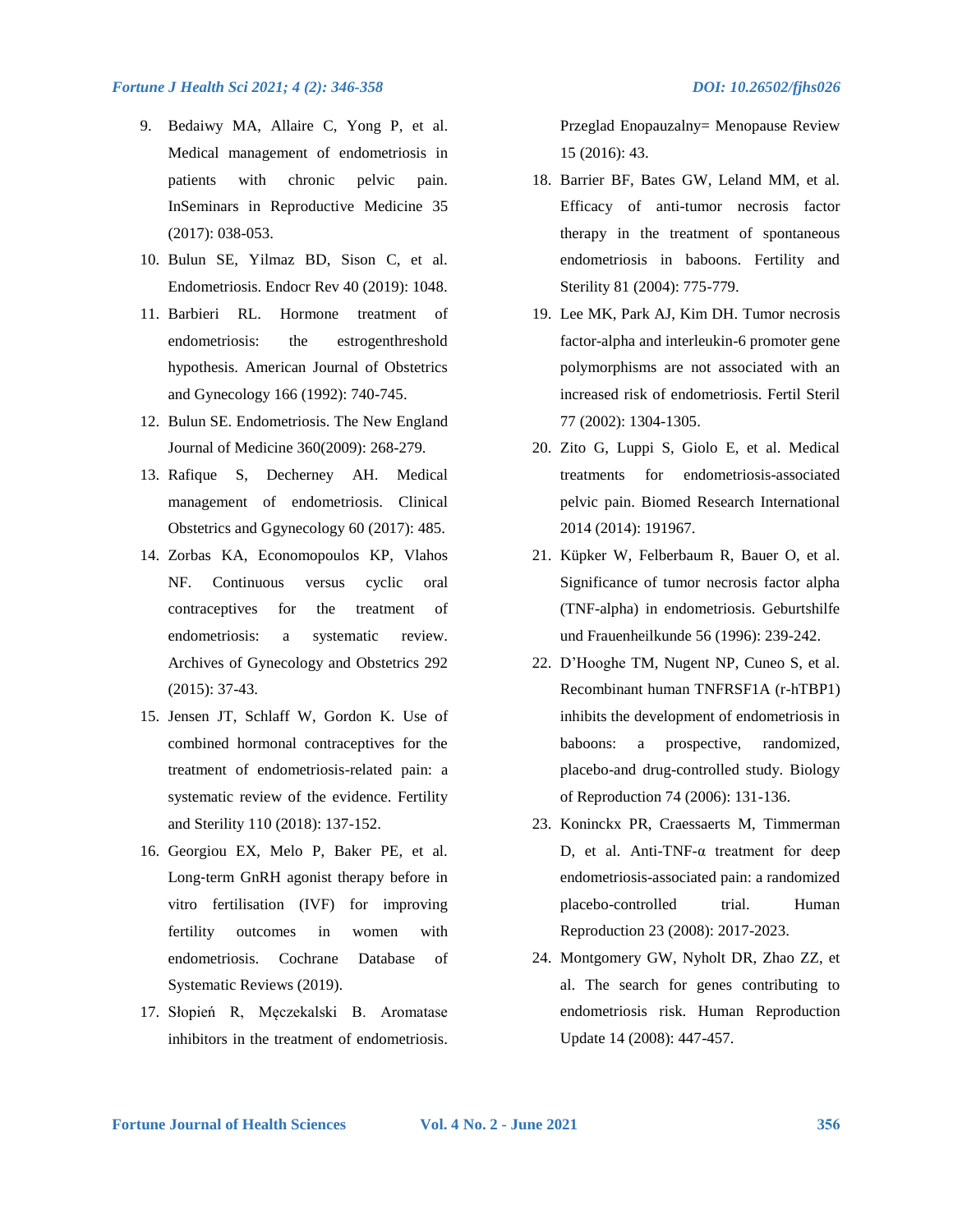#### *Fortune J Health Sci 2021; 4 (2): 346-358 DOI: 10.26502/fjhs026*

- 25. Hey-Cunningham AJ, Fazleabas AT, Braundmeier AG, et al. Endometrial stromal cells and immune cell populations within lymph nodes in a nonhuman primate model of endometriosis. Reproductive Sciences 18 (2011): 747-754.
- 26. Gashaw I, Hastings JM, Jackson KS, et al. Induced endometriosis in the baboon (Papio anubis) increases the expression of the proangiogenic factor CYR61 (CCN1) in eutopic and ectopic endometria. Biology of Reproduction 74 (2006): 1060-1066.
- 27. Hastings JM, Fazleabas AT. A baboon model for endometriosis: implications for fertility. Reproductive Biology and Endocrinology 4 (2006): 1-4.
- 28. Sampson JA. Peritoneal endometriosis due to the menstrual dissemination of endometrial tissue into the peritoneal cavity. American Journal of Obstetrics & Gynecology 14 (1927): 422-469.
- 29. Sampson JA. Heterotopic or misplaced endometrial tissue. American Journal of Obstetrics and Gynecology 10 (1925): 649- 664.
- 30. Sampson JA. Metastatic or embolic endometriosis, due to the menstrual dissemination of endometrial tissue into the venous circulation. The American Journal of Pathology 3 (1927): 93.
- 31. Kyama CM, Overbergh L, Debrock S, et al. Increased peritoneal and endometrial gene expression of biologically relevant cytokines and growth factors during the menstrual phase in women with endometriosis. Fertility and Sterility 85 (2006): 1667-1675.
- 32. Kao LC, Tulac S, Lobo SA, et al. Global gene profiling in human endometrium during the window of implantation. Endocrinology 143 (2002): 2119-2138.
- 33. de Almeida Asencio F, Ribeiro HA, Ribeiro PA, et al. Symptomatic endometriosis developing several years after menopause in the absence of increased circulating estrogen concentrations: a systematic review and seven case reports. Gynecological Surgery 16 (2019): 1-11.
- 34. Metzger DA, Olive DL, Haney AF. Limited hormonal responsiveness of ectopic endometrium: histologic correlation with intrauterine endometrium. Human Pathology 19 (1988): 1417-1424.
- 35. Winkel CA, Scialli AR. Medical and surgical therapies for pain associated with endometriosis. Journal of Women's Health & Gender-Based Medicine 10 (2001): 137- 162.
- 36. Patel BG, Rudnicki M, Yu J, et al. Progesterone resistance in endometriosis: origins, consequences and interventions. Acta Obstetricia et Gynecologica Scandinavica 96 (2017): 623-632.
- 37. McKinnon B, Mueller M, Montgomery G. Progesterone resistance in endometriosis: an acquired property?. Trends in Endocrinology & Metabolism 29 (2018): 535-548.
- 38. Zeitoun K, Takayama K, Sasano H, et al. Deficient 17β-hydroxysteroid dehydrogenase type 2 expression in endometriosis: failure to metabolize 17βestradiol. The Journal of Clinical